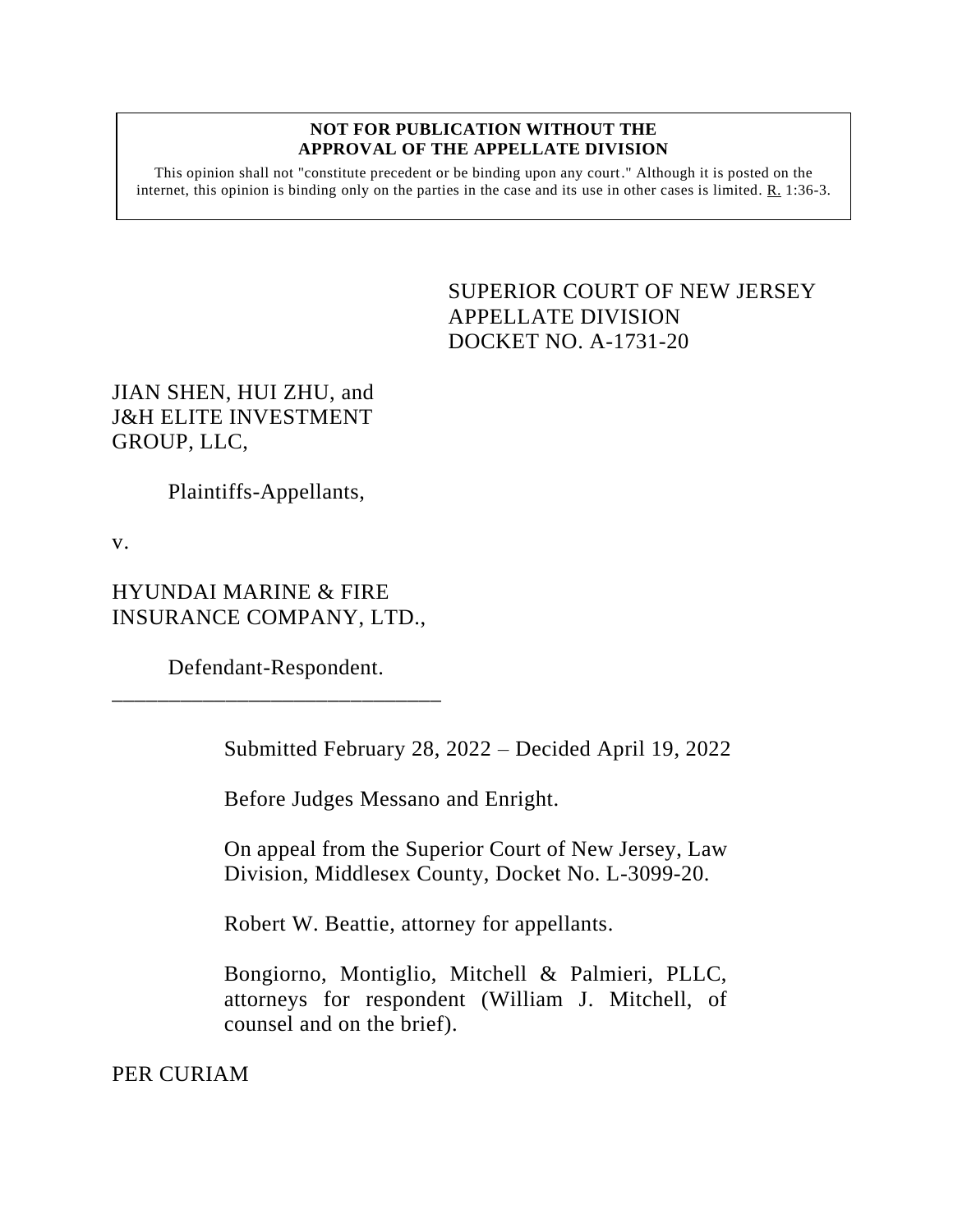Plaintiffs Jian Shen, Hui Zhu, and J&H Elite Investment Group, LLC, appeal the Law Division's January 27, 2021 orders: 1) granting defendant Hyundai Marine & Fire Insurance Co., Ltd.'s motion to dismiss plaintiffs' complaint; and 2) denying plaintiffs' cross-motion for partial summary judgment.<sup>1</sup> The facts are essentially undisputed.

On July 11, 2017, plaintiffs Jian Shen and Hui Zhu purchased a two-family rental property in Perth Amboy as an investment; they took title as tenants in common. Contemporaneously, Shen applied to defendant for a fire insurance policy, representing that she was the sole owner of the property and confirming the property was not "owned by a business or entity other than [an] individual."

Although filed as a motion to dismiss pursuant to Rule 4:6-2(e), defendant included several documents and an affidavit from one of its underwriters, Eddy Kim, in support of the motion. During the initial oral argument, the judge decided to permit plaintiffs limited discovery. Defendant's third-party claims administrator, Sedgwick, and insurance agent, C & M First Services, produced their files. As a result, although neither the parties nor the judge formally recognized defendant's motion as one seeking summary judgment, it was. See R. 4:6-2(e) (noting that when evidence is considered outside the pleadings, the court may transform a motion to dismiss for failure to state a claim into one seeking summary judgment, and, if there is no objection, consider the motion as such by applying the standards in Rule 4:46-1). Plaintiffs have not raised any procedural objection either in the Law Division or before us, and because the facts were essentially undisputed, considering defendant's motion as one seeking summary judgment was entirely appropriate.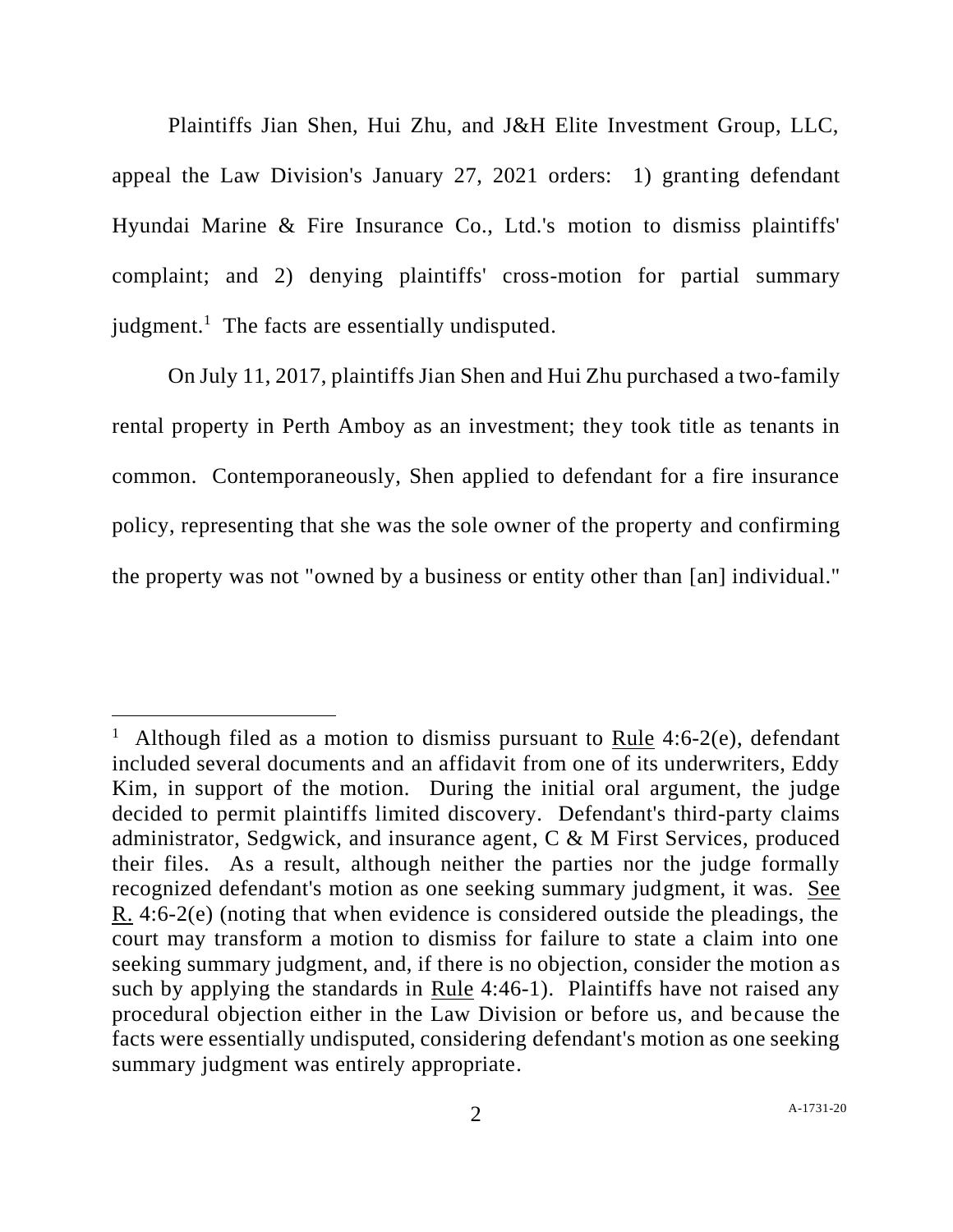After signing the application in several places as the owner of the property, Shen also confirmed:

> I have read the above application and any attachments. I declare that the information provided in them is true, complete[,] and correct to the best of my knowledge and belief. This information is being offered to the company as an inducement to issue the policy for which I am applying.

In his affidavit supporting defendant's motion, Kim explained that "per [defendant's] underwriting guidelines, the dwelling 'must be owned solely by individuals' and forbids issuance to business entities." Defendant's underwriting guidelines in the record confirm this. Defendant issued the policy with Shen as the sole named insured.

Nearly six months later, on January 2, 2018, Shen formed J&H Elite Investment Group, LLC (J&H), as its authorized representative; Shen and Zhu were the only members, each holding a fifty-percent interest in the LLC. On January 25, 2018, Shen and Zhu conveyed their interests in the Perth Amboy property to J&H. It is undisputed that neither Shen nor Zhu ever notified defendant of the transfer.

 Shen twice renewed the policy, at no point advising defendant of the transfer of title to J&H. On July 27, 2019, a fire occurred at a house neighboring plaintiffs' rental property. At the time, both units in the property were rented;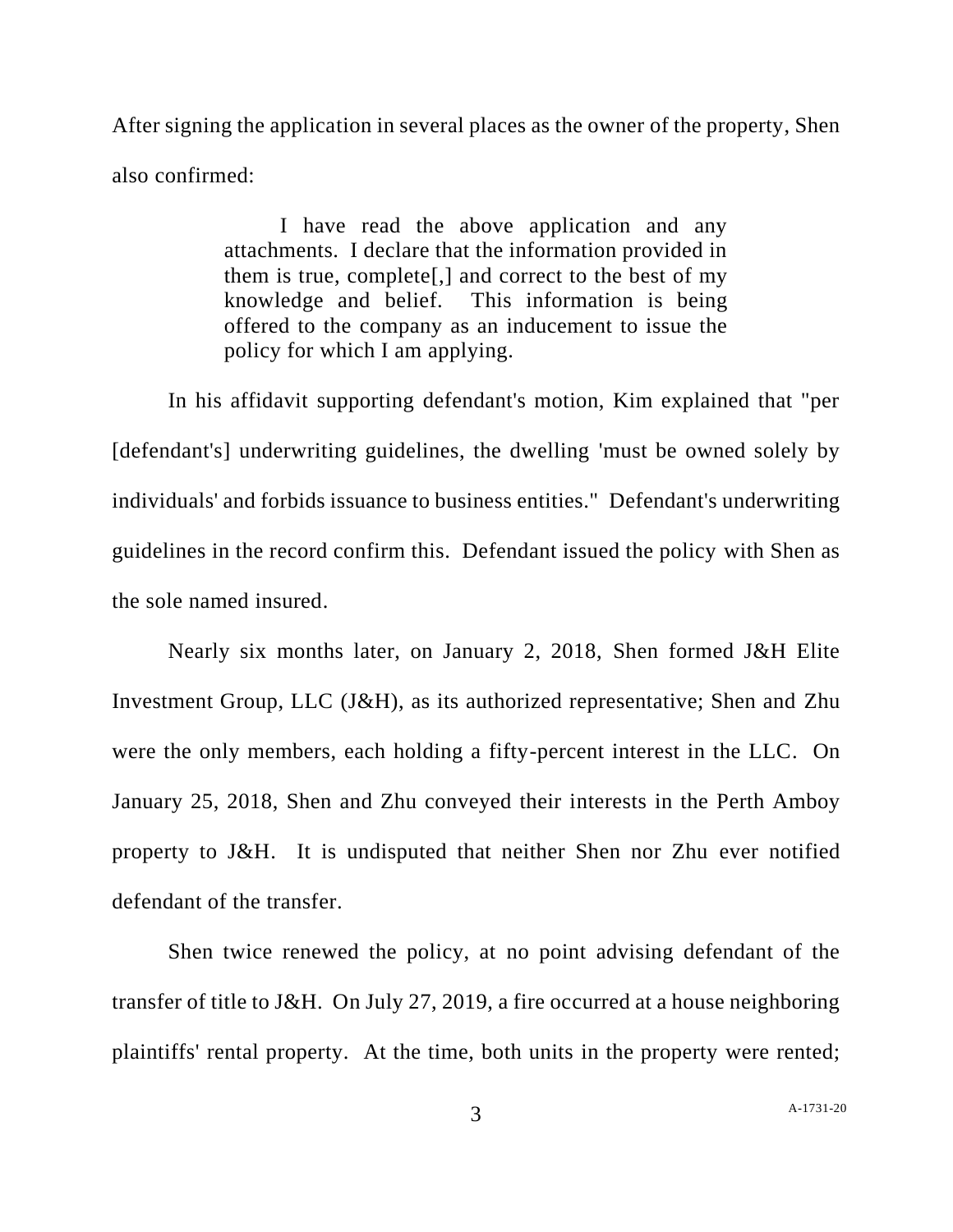the leases only named Shen as the landlord. The fire spread to plaintiffs' house, resulting in estimated damages exceeding \$200,000 and the loss of rental income.

Plaintiffs filed a claim with defendant, which began its investigation. Defendant ordered a title report for the property and soon learned for the first time that J&H was the owner. In October 2019, defendant issued a reservation of rights under the policy and advised plaintiff there "[we]re underwriting issues associated with th[e] loss and . . . coverage for the claim as submitted may be questionable under the policy." In December, defendant examined Shen under oath; she confirmed the signature on the application for the policy was hers. She also admitted transferring ownership of the property to J&H on the advice of a friend who convinced Shen it would help "avoid risks" and "potential lawsuits."

In January 2020, Sedgwick sent a letter on defendant's behalf formally denying coverage and advising Shen that defendant was rescinding the insurance policy ab initio. Defendant noted assignment of the policy to J&H without consent was expressly prohibited by N.J.S.A. 17:36-5.19, and Condition T in the policy. Defendant said, "The inherent risks with the corporate-owned property never would have been accepted as an insurable risk . . . had the true ownership been disclosed." Furthermore, because Shen transferred her

4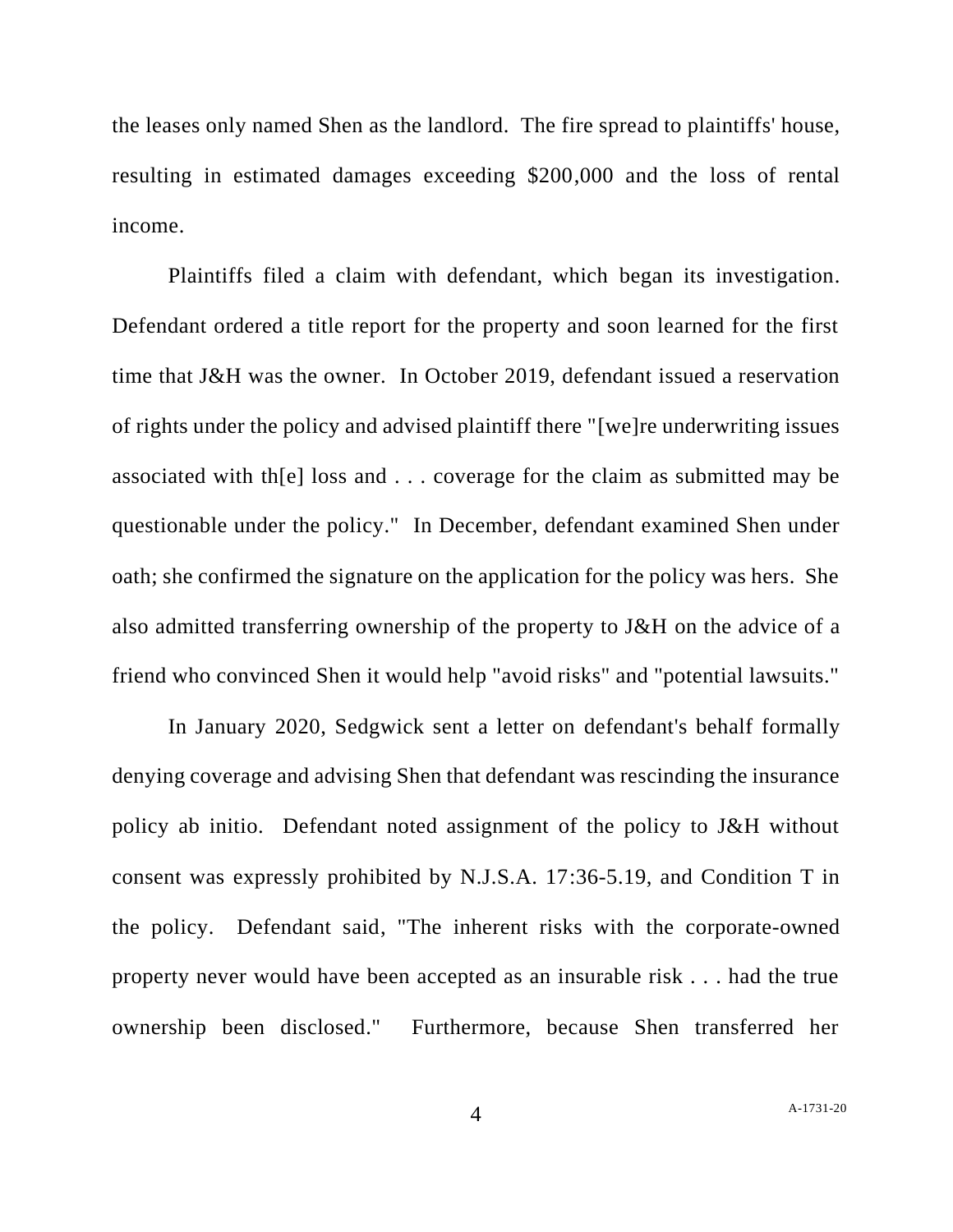ownership to J&H, she no longer had an "insurable interest" in the property. Lastly, because Shen was under a continuing obligation to "fully disclose all relevant information regarding . . . ownership of the subject property," her failure to do so was a "material misrepresentation," and defendant would provide no coverage for the fire loss.

Plaintiffs filed a complaint, alleging defendant breached the contract of insurance and the implied covenant of good faith and fair dealing, and they also sought reformation, contending defendant "violated the Plain Language Law" leading plaintiffs to be "substantially confused about their rights." Defendant never answered but rather moved to dismiss, as set forth above. Plaintiffs crossmoved claiming defendant breached the insurance contract as a matter of law.

As also noted, before ruling on the motion and cross-motion, the judge permitted plaintiffs limited discovery as to whether defendant was aware of the transfer of title. The judge concluded defendant properly rescinded the policy ab initio, because Shen violated the anti-assignment clause, a policy provision required to be included in all fire insurance policies in New Jersey by statute. N.J.S.A. 17:36-5.19. The judge also held under prevailing New Jersey law, transferring ownership to an LLC without notifying defendant was a misrepresentation that justified recission. Further, the judge found the Court's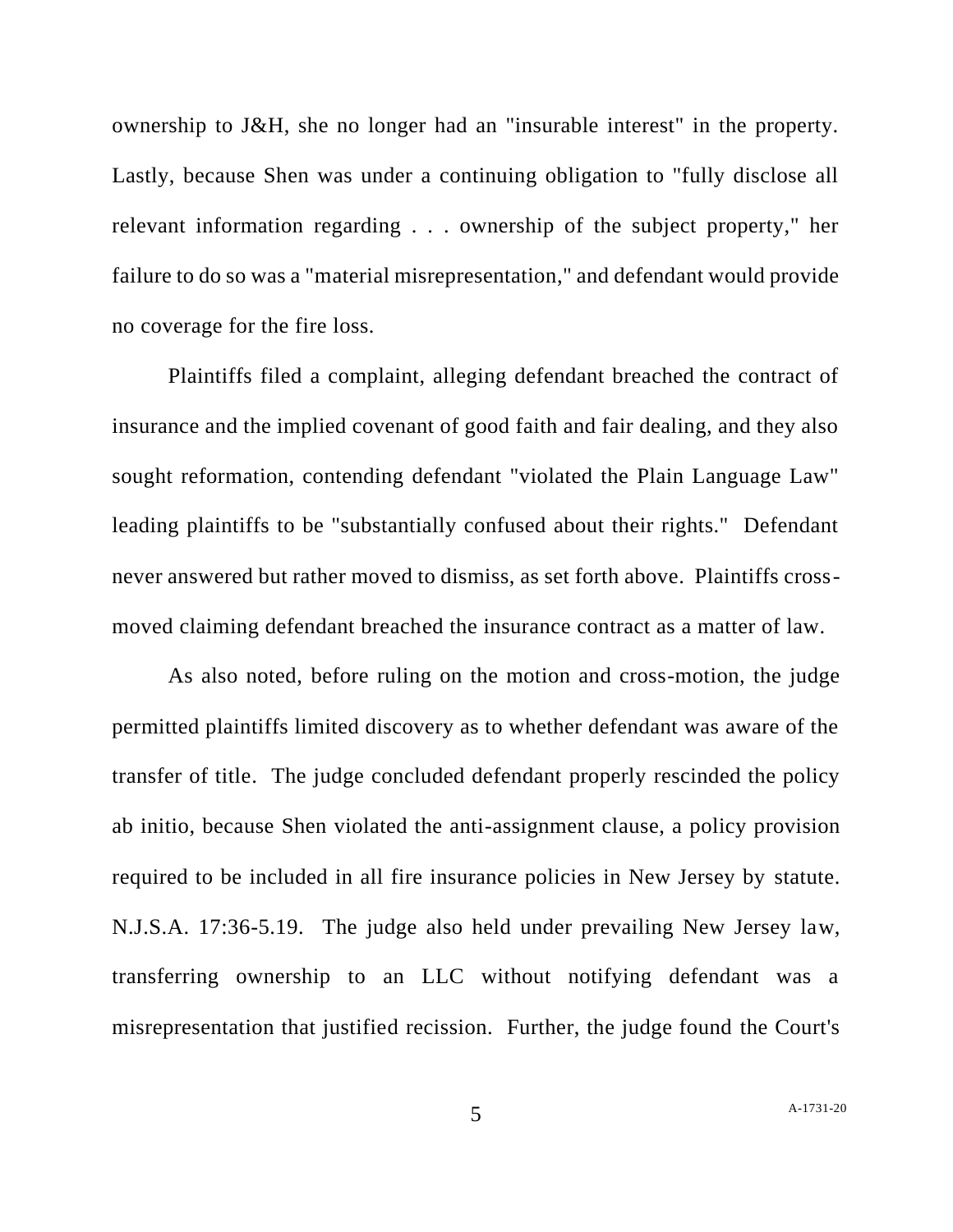decision in Shotmeyer v. N.J. Realty Title Ins. Co., 195 N.J. 72 (2008), to be factually similar and held defendant's denial of coverage was proper because Shen had no insurable interest in the property after the transfer to J&H. The judge also denied plaintiffs' cross-motion that sought partial summary judgment on their breach of contract claim.

## I.

Before us, plaintiffs contend Shen had an "insurable interest" in the property as fifty-percent owner of J&H, consistent with Shen's reasonable expectations. Plaintiffs also argue that Shen never made a "material misrepresentation" and had no duty to "advise defendant of a deed transfer after the policy [wa]s issued," and, in any event, defendant "waived its fraud in the application defense." Additionally, plaintiffs contend the judge erred in dismissing their claim for reformation under the "Plain Language Law," and their "bad faith claim." We find none of these arguments persuasive and affirm.

We review the grant of summary judgment using the same standard as the motion judge. RSI Bank v. Providence Mut. Fire Ins. Co., 234 N.J. 459, 472 (2018) (citing Bhagat v. Bhagat, 217 N.J. 22, 38 (2014)). Under that standard, "summary judgment will be granted when 'the competent evidential materials submitted by the parties,' viewed in the light most favorable to the non-moving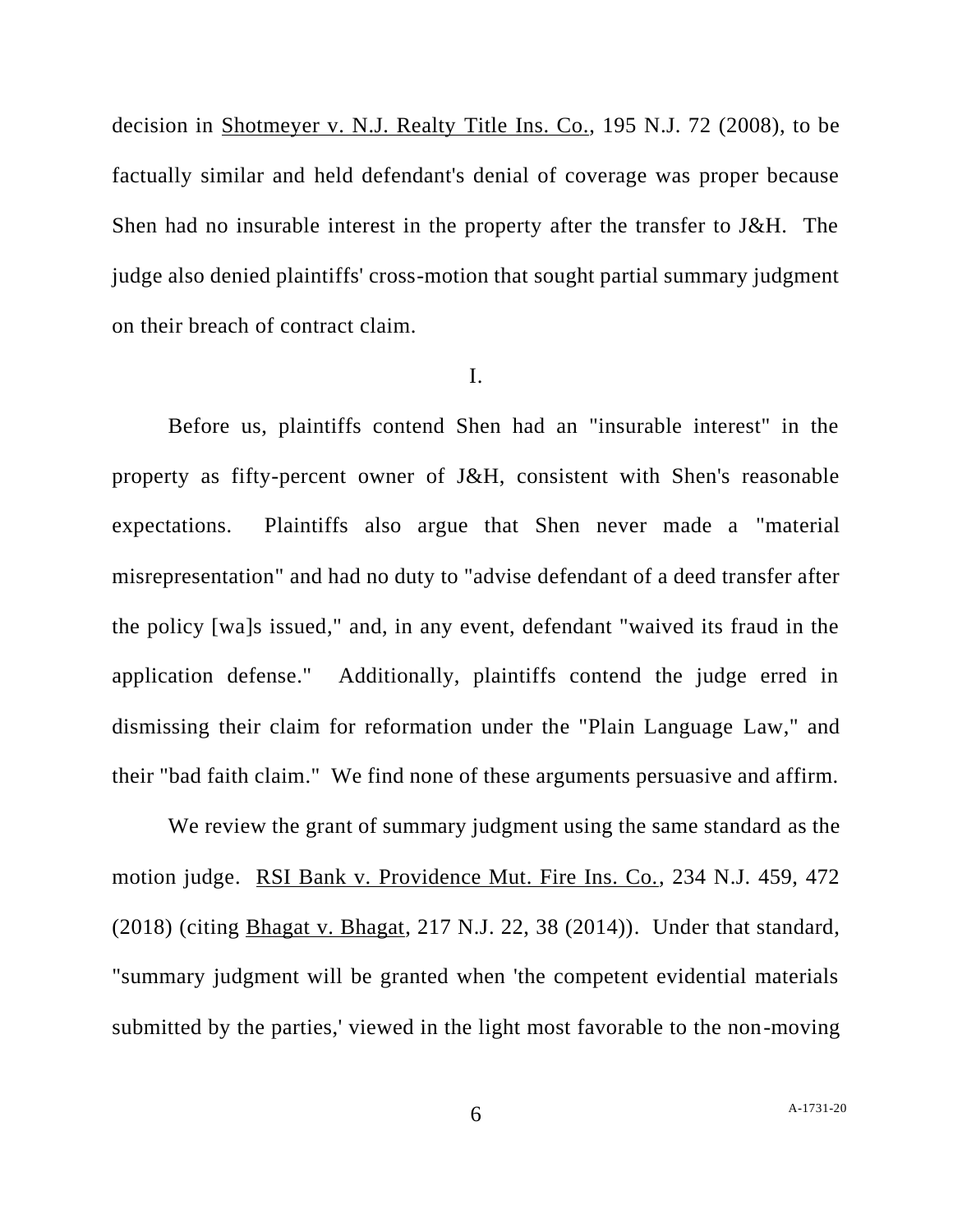party, show there are no 'genuine issues of material fact' and that 'the moving party is entitled to summary judgment as a matter of law." Premier Physician Network, LLC v. Maro, 468 N.J. Super. 182, 192 (App. Div. 2021) (quoting Bhagat, 217 N.J. at 38). We "afford[] no special deference to the legal determinations of the trial court." Templo Fuente De Vida Corp. v. Nat'l Union Fire Ins. Co. of Pittsburgh, 224 N.J. 189, 199 (2016) (citing Manalapan Realty, LP v. Twp. Comm. of Manalapan, 140 N.J. 366, 378 (1995)).

The interpretation of an insurance policy presents a question of law "governed by . . . commonly recognized rules of construction." Id. at 200. "In attempting to discern the meaning of a provision in an insurance contract, the plain language is ordinarily the most direct route." Chubb Custom Ins. Co. v. Prudential Ins. Co. of Am., 195 N.J. 231, 238 (2008) (citing Zacarias v. Allstate Ins. Co., 168 N.J. 590, 594–95 (2001)). "If the policy terms are clear, courts should interpret the policy as written and avoid writing a better insurance policy than the one purchased." President v. Jenkins, 180 N.J. 550, 562 (2004) (citing Gibson v. Callaghan, 158 N.J. 662, 670 (1999)). "Only where there is a genuine ambiguity, that is, 'where the phrasing of the policy is so confusing that the average policyholder cannot make out the boundaries of coverage,' should the reviewing court read the policy in favor of the insured." Templo Fuente De Vida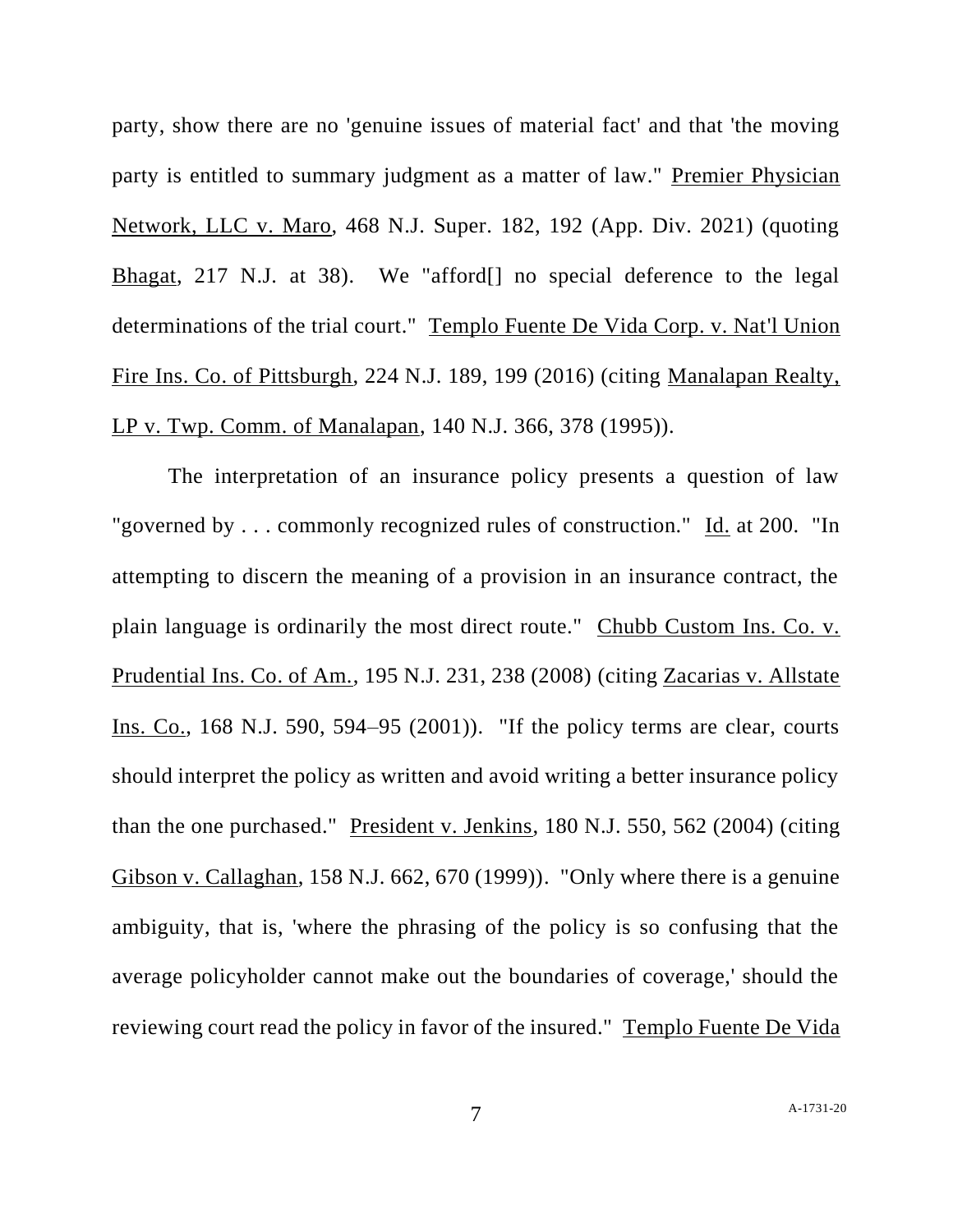Corp., 224 N.J. at 200 (quoting Progressive Cas. Ins. Co. v. Hurley, 166 N.J. 260, 274 (2001)).

We apply these principles to the facts in this case.

## II.

Pursuant to N.J.S.A. 17:36-5.15, "[n]o policy or contract of fire insurance on any property" shall be issued without containing certain required statements, including: "that its assignment shall not be valid except with the written consent of the insurer," N.J.S.A. 17:36-5.19; and that provisions may be added or amended only if "provided for in writing," but they cannot be "inconsistent with the provisions of th[e] policy," N.J.S.A. 17:36-5.20.

Prior to obtaining the policy, plaintiff acknowledged and confirmed that several conditions did not apply to the property, including that the "[p]roperty was owned by a business or entity other than [an] individual." The policy further provided that any change "must be in writing by [defendant] to be valid." Under Section (T), an "[a]ssignment of th[e] policy w[ould] not be valid unless [defendant] give[s their] written consent."

The policy also clearly stated defendant would not provide coverage to the named insured if, "whether before or after a loss," the individual: "(1) [i]ntentionally concealed or mispresented any material fact or circumstance; (2)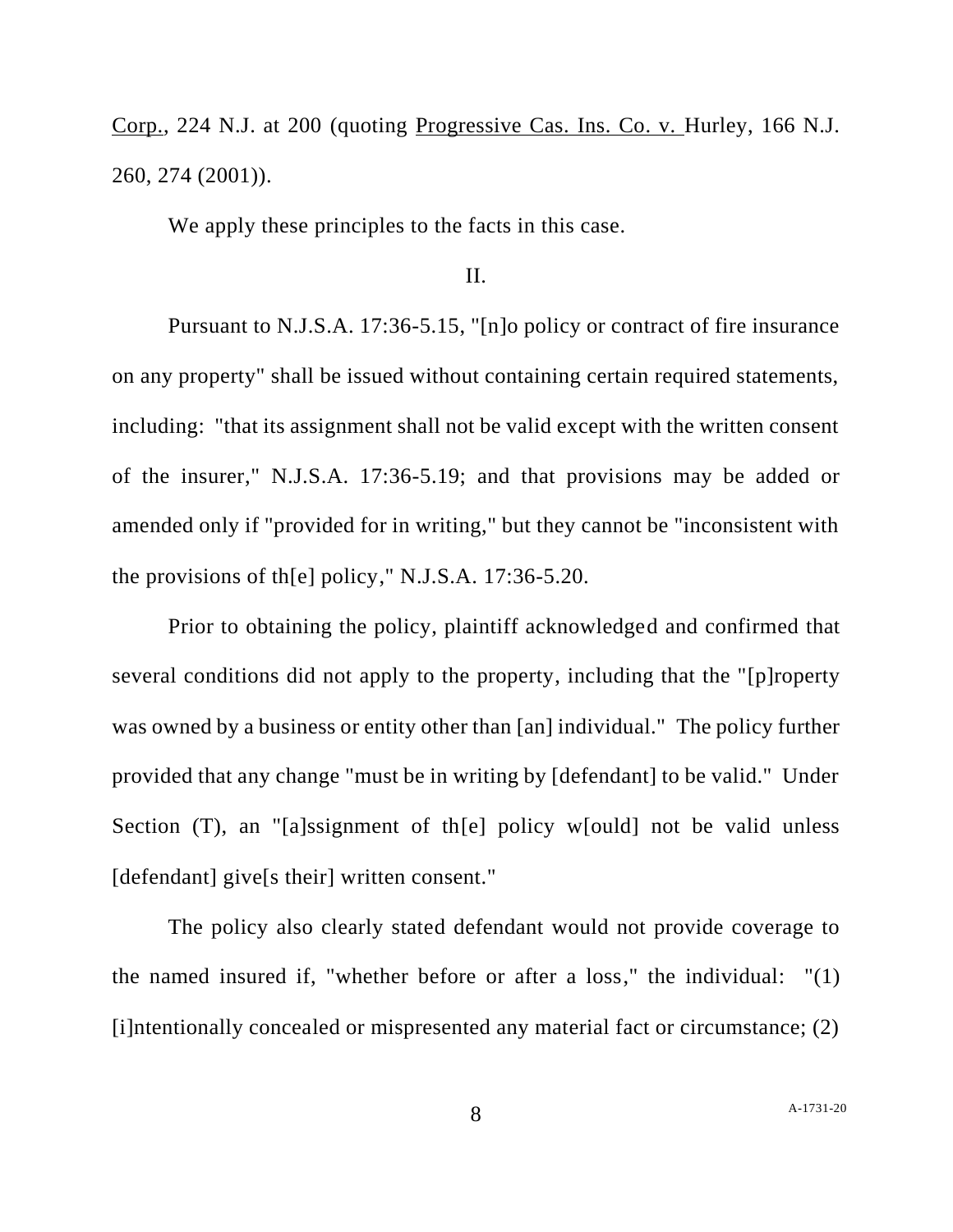[e]ngaged in fraudulent conduct; or (3) [m]ade false statements[] relating to th[e] insurance." Section (P), "Cancellation," provided that defendant may cancel a policy "if there has been a material representation of fact which if known . . . would have caused [Hyundai] not to issue the policy, or . . . [i]f the risk . . . changed substantially since the policy was issued." Defendant's Underwriting Guidelines provided a "[d]welling must be owned solely by individuals."

Plaintiffs contend there was no material misrepresentation when defendant first issued the policy, because Shen was an owner of the property, and the policy does not prohibit transfer to a business entity. Plaintiffs note it is undisputed that defendant knew it was insuring a two-family rental investment property from the start. We disagree.

"A misrepresentation, made in connection with an insurance policy, is material if, when made, 'a reasonable insurer would have considered the misrepresented fact relevant to its concerns and important in determining its course of action.'" Palisades Safety & Ins. Ass'n v. Bastien, 175 N.J. 144, 148 (2003) (quoting Longobardi v. Chubb Ins. Co. of N.J., 121 N.J. 530, 542 (1990)). When the omission "naturally and reasonably influence[s] the judgment of the underwriter in making the contract at all, or in estimating the degree or character

9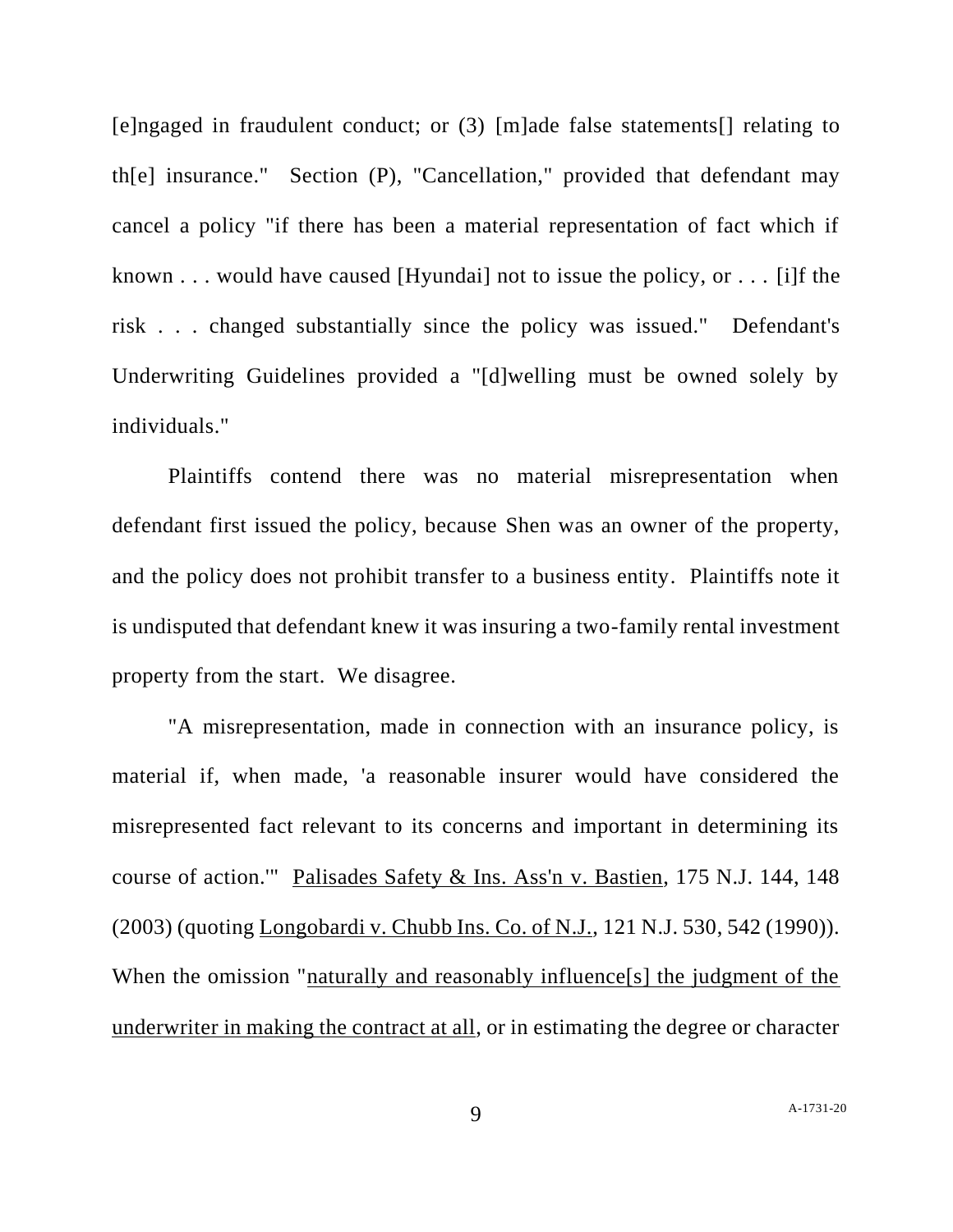of the risk, or in fixing the rate of the premium," the omission is material. Mass. Mut. Life Ins. Co. v. Manzo, 122 N.J. 104, 115 (1991) (alteration in original) (emphasis added) (quoting Kerpchak v. John Hancock Mut. Ins. Co., 97 N.J.L. 196, 198 (1922)). Simply put, defendant could not have issued this policy to J&H because it indisputably would have violated its own underwriting guidelines.

We are likewise not persuaded by the assertion that Shen was relieved of her continuing obligation upon renewal to advise defendant of the transfer to J&H. Although Shen's renewal applications are not in the record, counsel for defendant certified that all the renewal files were produced in discovery, and none permitted Shen to transfer title to the property to a business entity. Plaintiffs have not asserted that Shen ever represented that the LLC now owned the property on subsequent renewals. Moreover, the general rule is that in the absence of a contrary renewal application, "underwriters may, in making renewal decisions, rely on the contents of the original application." Batka v. Liberty Mut. Fire Ins. Co., 704 F.2d 684, 687 (3d Cir. 1983) (citing U.S. Fid. & Guar. Co. v. Fridrich, 123 N.J. Eq. 437 (Ch. 1938)).

Shen contends that her deed transfer to J&H was not an assignment forbidden by the policy's terms without defendants' consent. She argues that as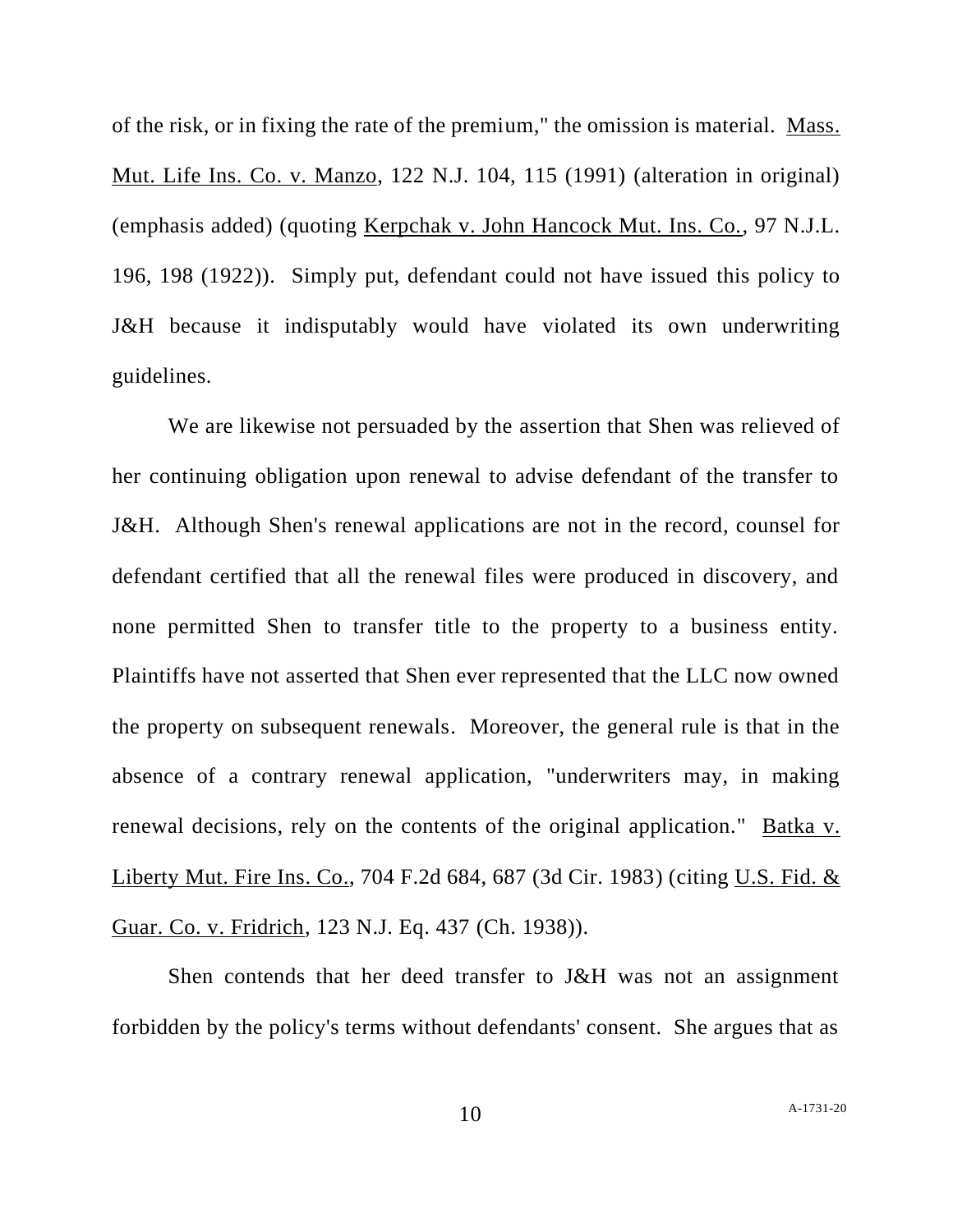a fifty percent shareholder in the LLC, she retained an interest in the property and never assigned that interest. Shen also contends that as a result, she retained an insurable interest in the property that compels defendant to provide coverage. Again, we disagree.

Initially, plaintiffs' assertion that the deed transfer to J&H was not an assignment of the policy is only a bald-faced attempt to avoid recission. Since Shen was the only insured on the policy and its renewals, if the deed transfer was an assignment, defendant was entitled to rescind, because it has long been accepted that "insurance is a contract of indemnity, personal to the party to whom it is issued." Kase v. Hartford Fire Ins. Co., 58 N.J.L. 34, 36 (Sup. Ct. 1895). Therefore, when the language in the policy requires consent, courts typically uphold the contractual clause and determine the policy is void, and not merely a breach of contract when an assignment is made without consent. Owen v. CNA Ins./Cont'l Cas. Co., 167 N.J. 450, 460–61 (2001); see also Elat, Inc. v. Aetna Cas. & Surety Co., 280 N.J. Super. 62, 66 (App. Div. 1995) (noting "[w]here the policy prohibits an assignment, an assignment without the insurer's consent invalidates it") (quoting Flint Frozen Foods, Inc. v. Firemen's Ins. Co. of Newark, 12 N.J. Super. 396, 400–01 (Law Div. 1951)).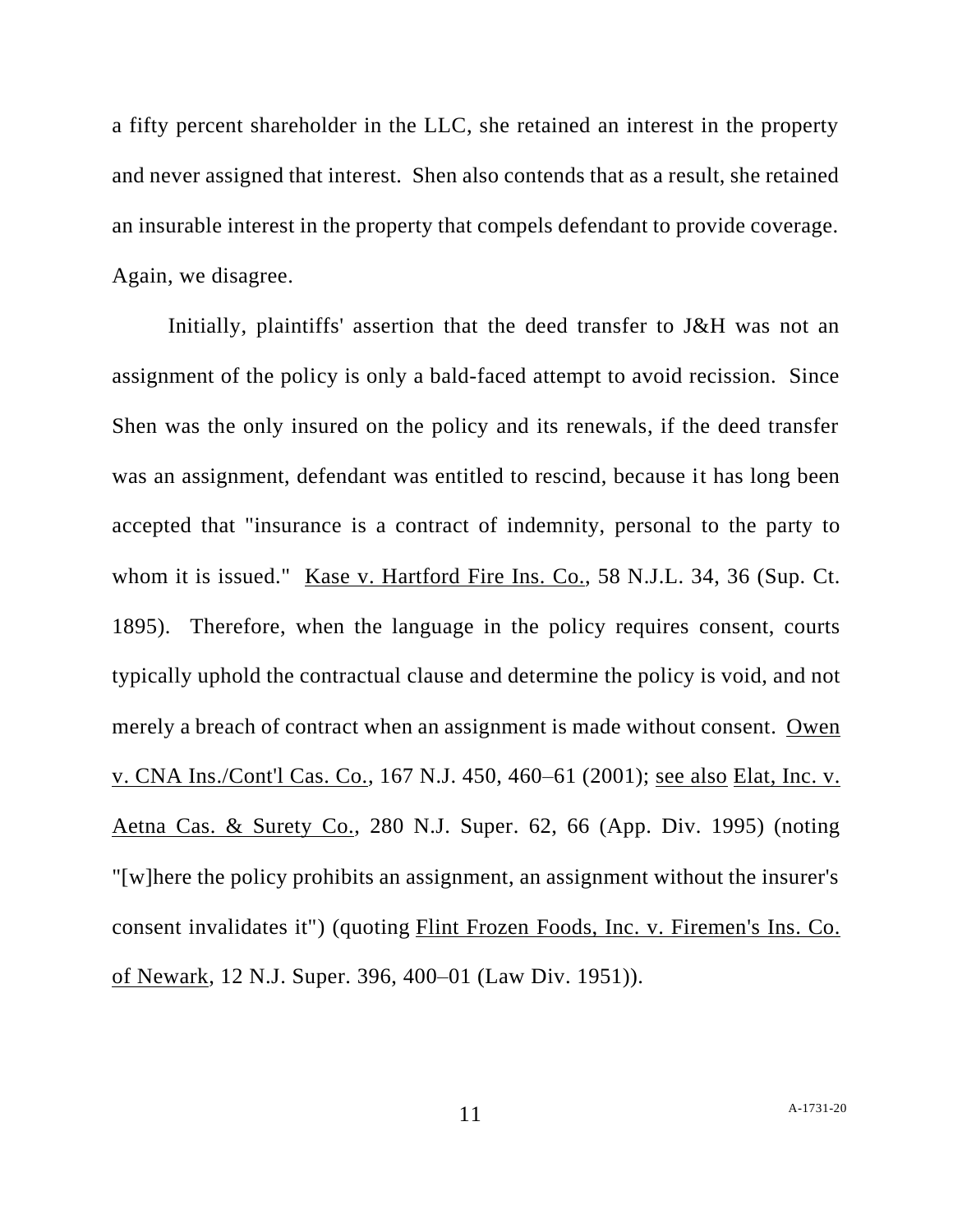However, even if the deed transfer to the LLC was not a de facto assignment of the policy, certainly J&H and Zhu, who were never named insureds, were not entitled to coverage. Shen argues her fifty-percent interest in J&H translated into an insurable interest in the property under defendant's policy. The motion judge relied upon the Court's decision in Shotmeyer, and we agree it is persuasive and serves as reason to reject Shen's independent claim for coverage.

In Shotmeyer, two brothers created a partnership, purchased a twentyfour-acre farm, and obtained title insurance from the defendant title insurance company. 195 N.J. at 78. The policy named each brother as "[p]artner[]," in the named general partnership, as insureds. Ibid. Ten years later, the brothers formed a limited partnership, with both brothers as individual limited partnership, and a corporation owned jointly and exclusively by the brothers as the general partner. Ibid. Afterwards, the brothers learned of two judgments that declared half the farm's acreage belonged to a neighbor and not the partnership. Id. at 79. They filed a claim against the defendant title insurance company, which denied coverage based on the lack of an insurable interest. Id. at 79–80.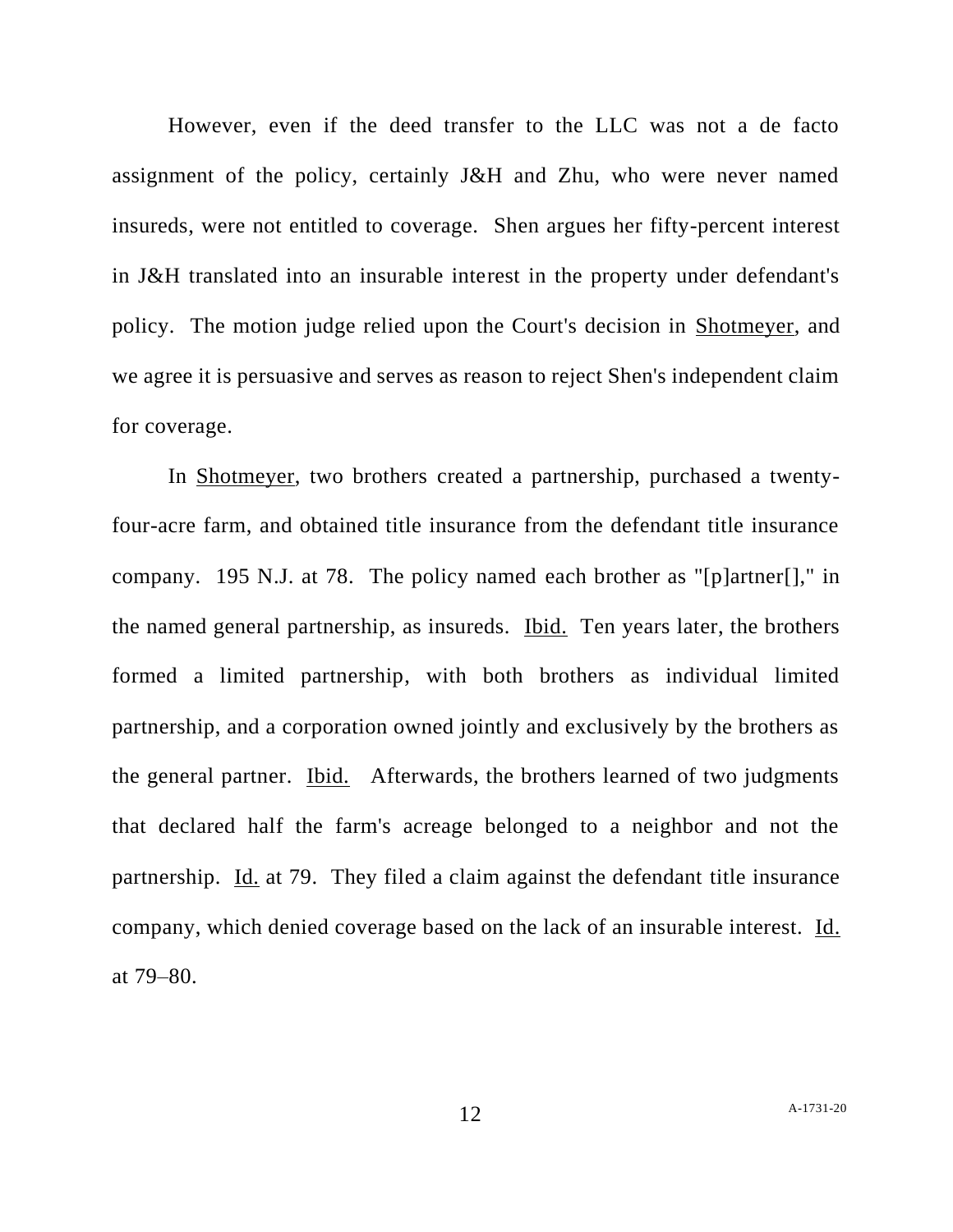In reversing the trial court's decision, we concluded there was never a transfer of the brothers' beneficial interests in the property, and the limited partnership was "not a stranger to the title insurance policy." Id. at 80. We determined that the corporate form of ownership should be disregarded "in the interests of justice," since the brothers' transfer "did nothing to increase the risk to the insurer." Ibid.

The Court reversed, noting the transfer of title in the property to a limited partnership was a "deliberate and voluntary conveyance to a separate legal entity," and the property belonged to the limited partnership and not the brothers. Id. at 81. The Court noted that the transfer was made to "provide[] particular business and personal advantages to [the brothers]," including "shield[ing them] from personal liability." Id. at 85–86. At the time of the loss, "[t]he brothers had no ownership or insurable interest . . . and therefore [could not] recover under the terms of the ... title policy." Id. at 85 (emphasis added).

We recognize that "[a]lthough it is not necessary to have legal or equitable title to have an insurable interest in real estate, it is clear that the interest in the property must have some pecuniary value and that the party who seeks to recover bears the burden of proving that value." Arthur Andersen, LLP v. Fed. Ins. Co., 416 N.J. Super. 334, 350 (App. Div. 2010). See, e.g., Miller v. N.J. Ins.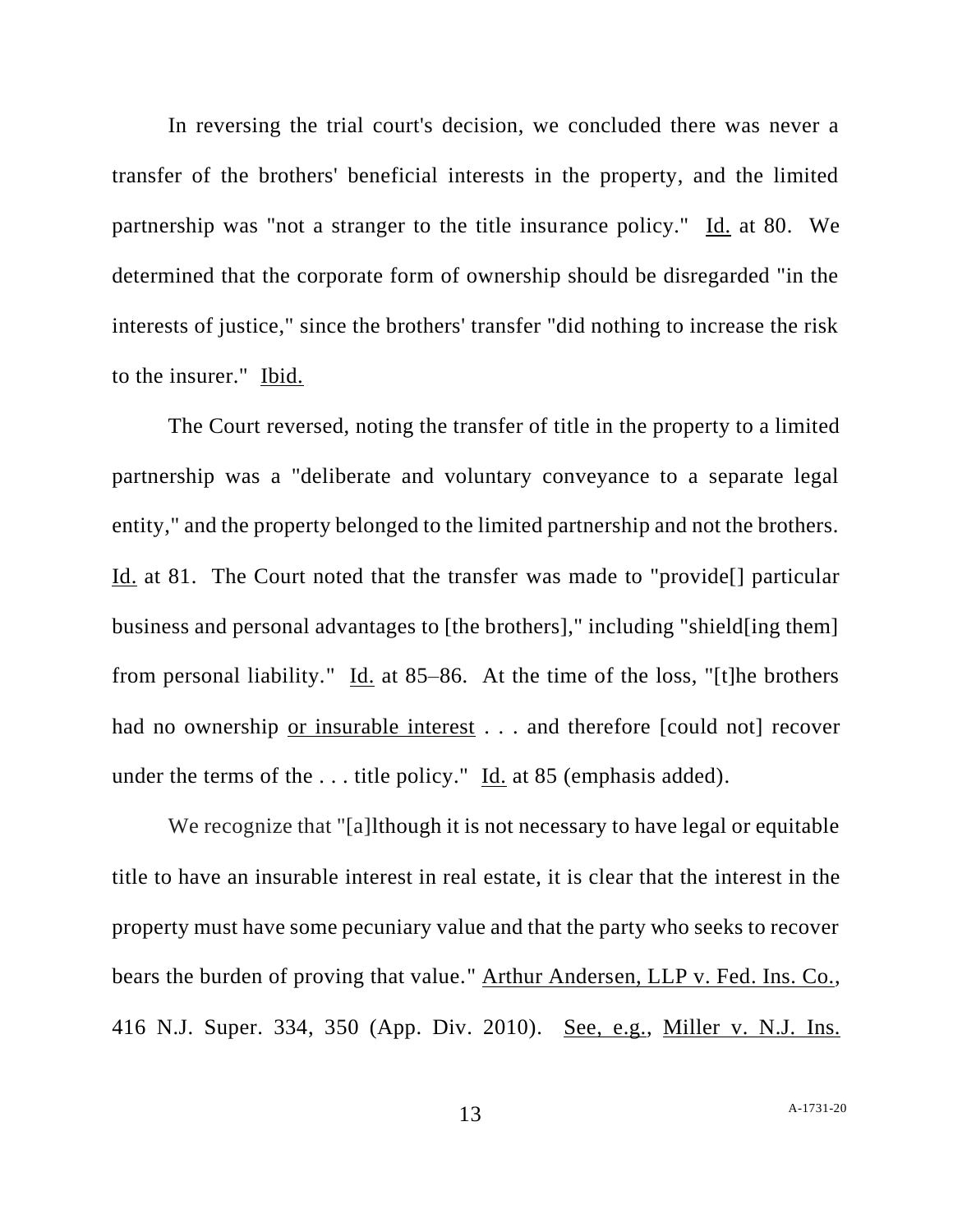Underwriting Ass'n, 82 N.J. 594, 602–03 (1980) (former owners and mortgagees of properties upon which the city obtained title through foreclosure proceedings for nonpayment of real estate taxes had insurable interest (citing P.R. DeBellis v. Lumbermen's Mut. Cas. Co., 77 N.J. 428 (1978))); Hyman v. Sun Ins. Co., 70 N.J. Super. 96, 99–101 (App. Div. 1961) (assignee of mortgage payment had insurable interest in mortgagee's property in the amount of the payment due). However, upon transferring her interest in the property as a tenant in common to the LLC, Shen no longer had a separate interest in the property. See, e.g., N.J.S.A. 42:2C-27(a) (providing that a member of an LLC is not agent of an LLC "solely by reason of being a member"); N.J.S.A.  $42:2C-28(a)(2)(a)$ (permitting an LLC to execute a "statement of authority" permitting "any position that exists in or with respect to the company" to transfer real property held by the LLC).

Shen contends, however, that she reasonably expected her continued interest in the LLC meant defendant's policy would provide coverage at least for her share of the total fire damages. However, in Shotmeyer, when addressing whether the brothers maintained their status as "insureds" under the policy issued prior to their transfer of the property to the limited partnership, the Court clearly stated, "Use of a 'beneficial interest' test to determine the owner of a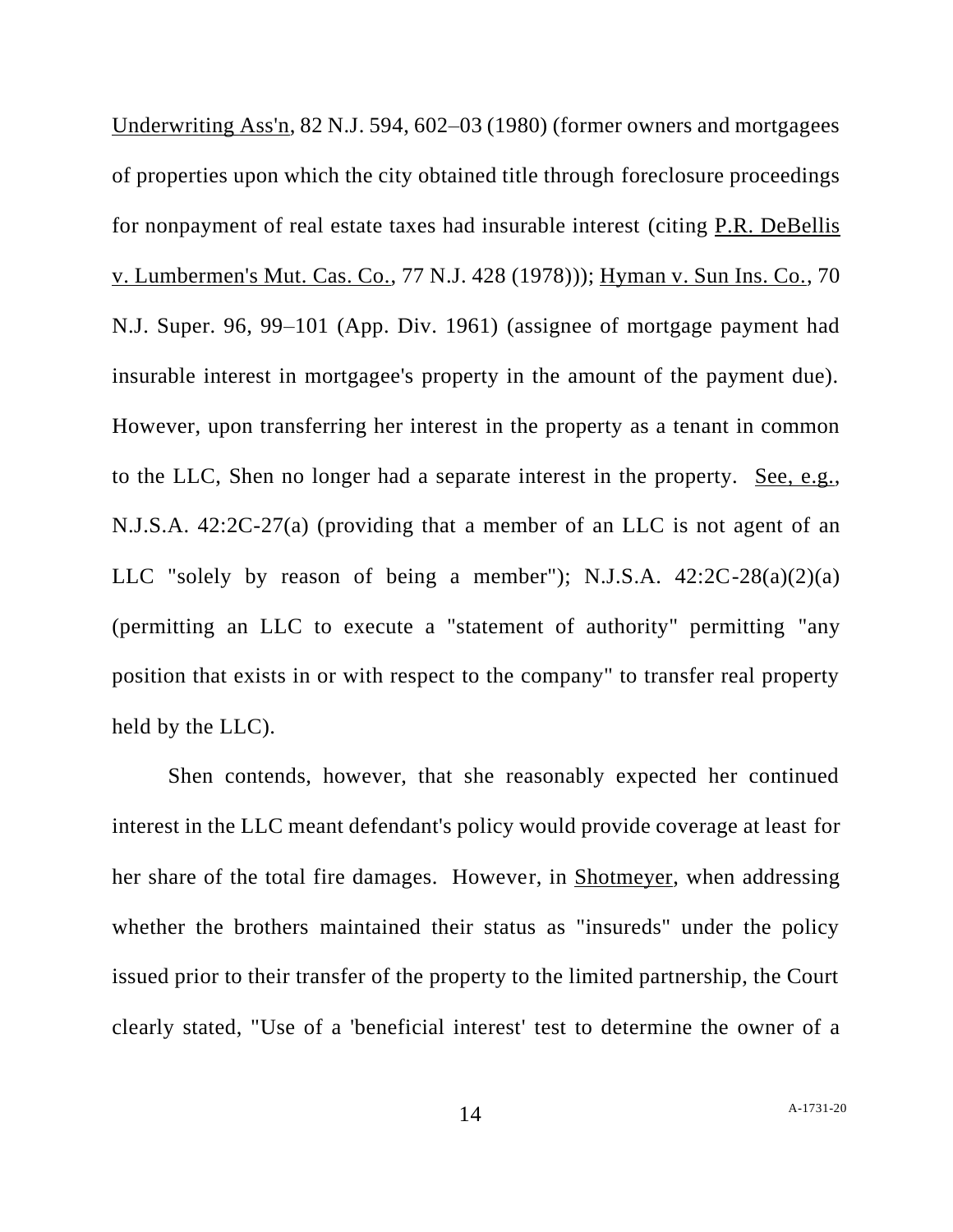policy, however, may allow a party to 'create' ambiguity in an otherwise clear situation." 195 N.J. at 86. Shen was the only insured under the policy, and, upon her transfer to the LLC, she no longer maintained her insurable interest.

Plaintiffs' final two points require little discussion. Plaintiffs claim defendant waived the right of recission because it never established that it returned plaintiffs' premiums paid since the policy's inception. The record contains a letter from defendant including a check for the returned premiums. Plaintiffs claim the letter is hearsay. However, Shen's certification does not say she never received the monies; only that she could not recall ever receiving the monies. Plaintiffs' contention that this alleged factual dispute equates to a waiver is not worthy of discussion in a written opinion. R.  $2:11-3(e)(1)(E)$ .

Finally, plaintiffs argue their "bad faith" and reformation claims should not have been dismissed on summary judgment. However, there is no factual support in the record that defendant acted in bad faith in the investigation of the claim or its denial. And, while "contracts where there is a mutual mistake common to both parties may be reformed in equity," Sav. Inv. & Trust Co. v. Conn. Mut. Life Ins. Co., 17 N.J. Super. 50, 55 (App. Div. 1951), there was no mutual mistake in this case; only Shen's unilateral conduct resulted in recission of the policy. See Millhurst Milling & Drying Co. v. Auto. Ins. Co., 31 N.J.